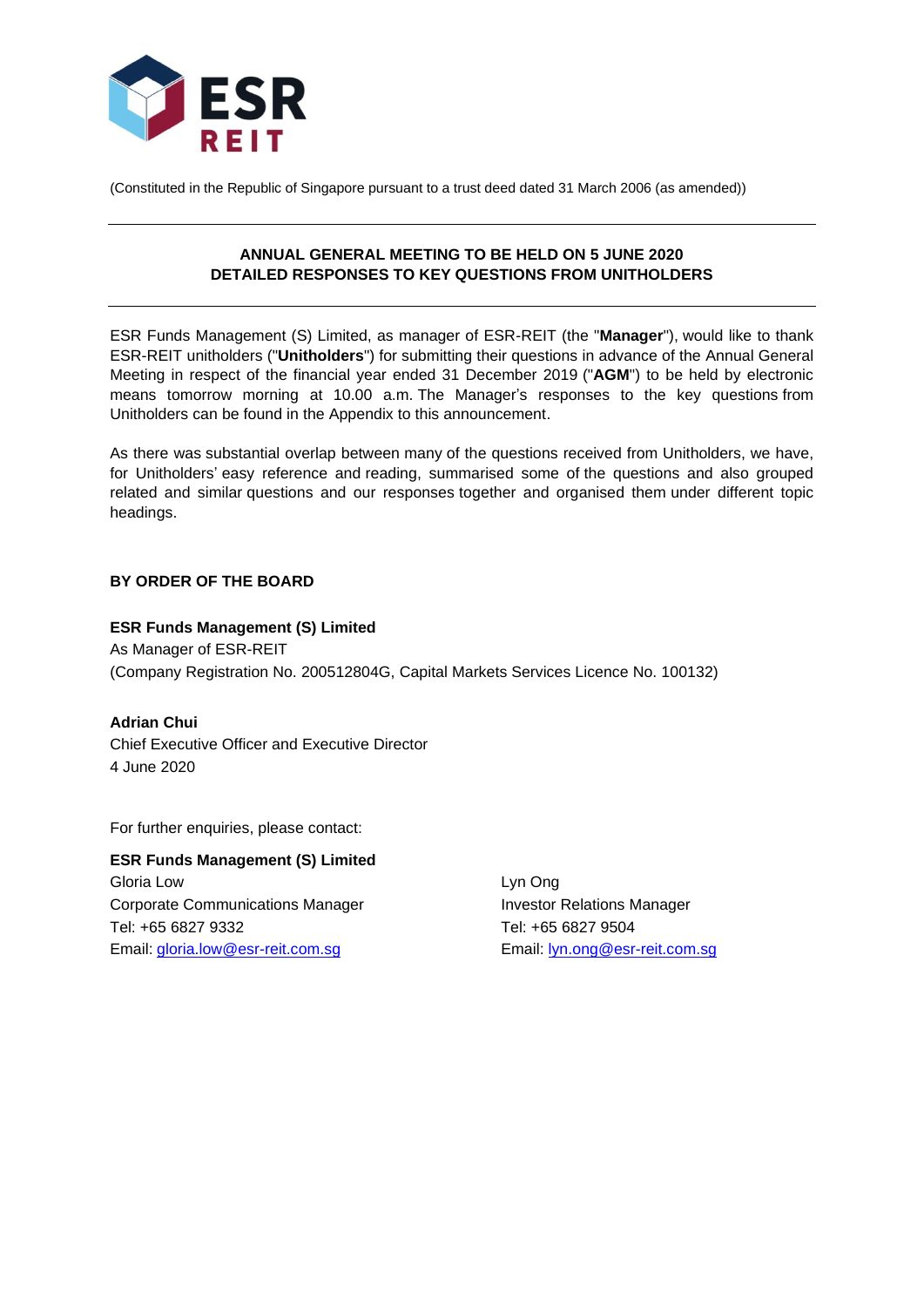# **COVID-19**

## **Question 1:**

### **How many of your tenants are affected by COVID-19?**

- Within our portfolio, retail tenants are the most affected. However, they comprise only c.8% of our portfolio rental income and also include clinics and supermarkets which are less affected by COVID-19
- More than half of our tenants are considered essential service providers and have continued operations during the circuit breaker period. With the gradual reopening of the economy starting with Phase 1 in which most industrial trade sectors are included, we expect more of our tenants will resume operations.
- Despite the COVID-19 situation, we have so far collected more than 90% of our billings for April and May 2020.

# **Question 2:**

### **Have you received requests for rental relief?**

- To date, we have received Notification for Relief from 10 tenants (out of a total of 343 tenants) and we are working closely with each of them to come up with a rental deferment plan. Procedurally, tenants have to apply to Ministry of Law in accordance with the rules set out in the COVID-19 (Temporary Measures) Act, post which we will discuss with them on a relief plan. Nevertheless, we have already started engaging tenants separately to work out sustainable relief plans.
- Most of the retail tenants in our portfolio, representing c.8% of the portfolio's monthly rental, have requested for rental rebates and/or deferrals. We have approved the majority of requests for rental assistance, providing eligible retail tenants with up to 2 months of rental rebates (inclusive of property tax rebate) and up to 6 months of rental deferral for a major tenant.
- Our retail tenants provide mostly supporting and/or ancillary services at our business parks. They add vibrancy and provide essential F&B & lifestyle services to our industrial tenants, increasing the overall attractiveness of our properties.
- Approximately 34% of our portfolio rental income is attributable to Small and Medium Enterprises ("SME") tenants. There have been requests for rental rebates and/or deferrals from our industrial tenants and we are reviewing the rental relief plans in conjunction with the latest COVID-19 (Temporary Measures) (Amendment) Bill which includes the co-sharing of rental waivers by landlords. We are working with our industrial tenants to help them tide over this period. As the Singapore economy gradually reopens, we expect more of our tenants to resume business operations and this should improve their cashflow.
- In arriving at the relief plans for our tenants, we also seek to balance the long-term interests of our unitholders.
- In the 2019 Economic Survey of Singapore by MTI<sup>1</sup>, it is reported that rental contributes between 0.7%-1.7% of a manufacturer's overall business cost, with SMEs leaning towards the higher end of the range. The leading components of business costs are royalties, labour costs and work given out, each contributing between 15%-35% of overall business cost.
- Retail and F&B businesses on the other hand, have labour costs contributing 38%-48% of their overall business cost, followed closely by rental cost at 25%-35%.

### **Question 3:**

## **What is the COVID-19 impact on DPU and what actions have been taken to mitigate this?**

- As announced in our 1Q2020 Interim Update, we have made some provision for potential rental rebates. On top of that, we have also retained S\$7.0m of distributable income in 1Q2020 for prudent cashflow management purposes.
- To conserve cash, we are also implementing cost-saving measures on operating expenses and deferring all non-essential capital expenditures, where possible.
- As the REIT has no more refinancing requirements for FY2020 and up till 2H2021, we have adequate operating cash flow and committed undrawn credit facilities to enable us to meet our financial obligations as and when they fall due.
- As explained in Questions 1 and 2, most of the affected tenants are in the retail and F&B sector which only comprise c.8% of the REIT's total rental income; and we have also been working closely

<sup>1</sup> Information obtained from the Economic Survey of Singapore 2019 by the Ministry of Trade and Industry.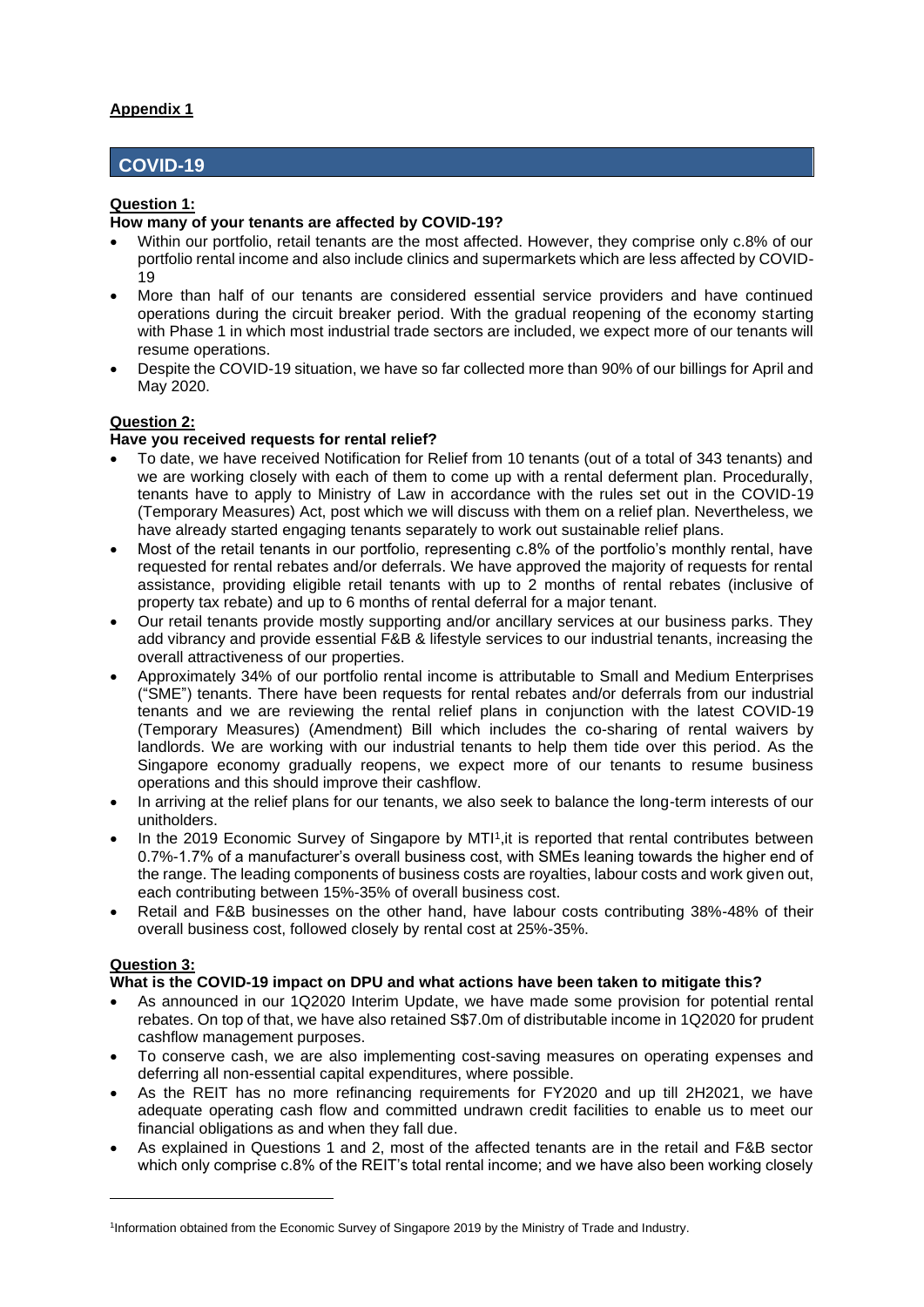with our industrial tenants in managing the impact of the COVID-19 situation.

- The current focus of the management is to provide the necessary support to our tenants and staff during this period and to diligently manage our cash flow to ensure that we can provide sustainable distributions to our unitholders.
- As uncertainties over the extent and duration of the COVID-19 situation remain, any further provision for rental rebates and/or retention of distributable income can only be determined on a quarterly basis.

## **Question 4:**

## **Has there been any increase/decrease in costs due to COVID-19?**

- While there have been no material changes to our cost, we have incurred additional operating expenses of approximately S\$200,000 per month due to the setting up of temperature screening counters and other COVID-19 related measures for our properties.
- In light of COVID-19, we have put on hold our asset enhancement initiatives ("AEI") and redevelopment plans that have not yet commenced as a prudent cash conservation measure. We will review and determine the appropriate timing to proceed with such plans towards the end of 2020.

## **Question 5:**

#### **Has management considered adding tenants in growth industries to the tenant mix given the current Covid-19 pandemic?**

- We are continually identifying potential tenants from new and emerging industries such as datacenters, food-related industries and urban farming. However, in some cases new industries require time to mature before they become viable tenants on commercial terms.
- ESR-REIT has data center tenants located within our Business Park and High-Specs properties and there are 2 data center tenants within the REIT's top 15 tenants.
- We also have tenants in the food logistics and supply chain business which continue to grow and remain resilient under the current economic climate.
- Given that our portfolio comprises of 70% multi-tenanted buildings ("MTB") and 30% single-tenanted buildings ("STB") across four industrial asset sub-sectors, we have more control and flexibility over our tenant mix to ensure that our tenants are in sectors which are resilient and in line with the government's growth plans for the Singapore economy.
- In addition, the availability of unutilized plot ratio and the redevelopment potential of some of our older properties provide ESR-REIT with the flexibility to pursue new opportunities in emerging industries.

### **Question 6:**

#### **What lessons have been learnt from COVID-19 and what plans have been put in place to mitigate effects should there be another pandemic?**

- We have experienced the benefits of having a large portfolio that is well diversified across the industrial asset classes (business parks, high specs industrial, logistics/ warehouse, and general industrial) as well as across tenant sub sectors. This has mitigated the concentration risk from being exposed to a specific industrial sector which may be adversely affected by COVID-19 (for example, the aviation sector).
- Separately, having a 70% MTB and 30% STB portfolio has also reduced our concentration risk to single large tenants whose operations are adversely affected by COVID-19. While STBs tend to come with longer term leases with built-in rental escalations, our experience suggests that their performance tend to be binary – with occupancy of either 0% or 100%. During challenging times, the downside risks to performance and survivability of master-lease tenants in STBs are greater than those of MTBs.
- We reiterate the importance of having a well spread out debt maturity profile, thereby reducing the refinancing requirements in any given year, as in the case of ESR-REIT,
- The size and diversification of our portfolio and capital structure have reduced risk and enabled us to better withstand economic shocks.
- On the operations aspect, we have put in place relevant business continuity plans and adequate controls to ensure that our business operations continue to run smoothly. In addition, as we have recently in sourced our property management team and located the team on site, we have been able to communicate and understand our tenants needs better during the COVID-19 pandemic.

### **Question 7:**

**What is the outlook and management strategy for the REIT if COVID-19 continues to be a going concern?**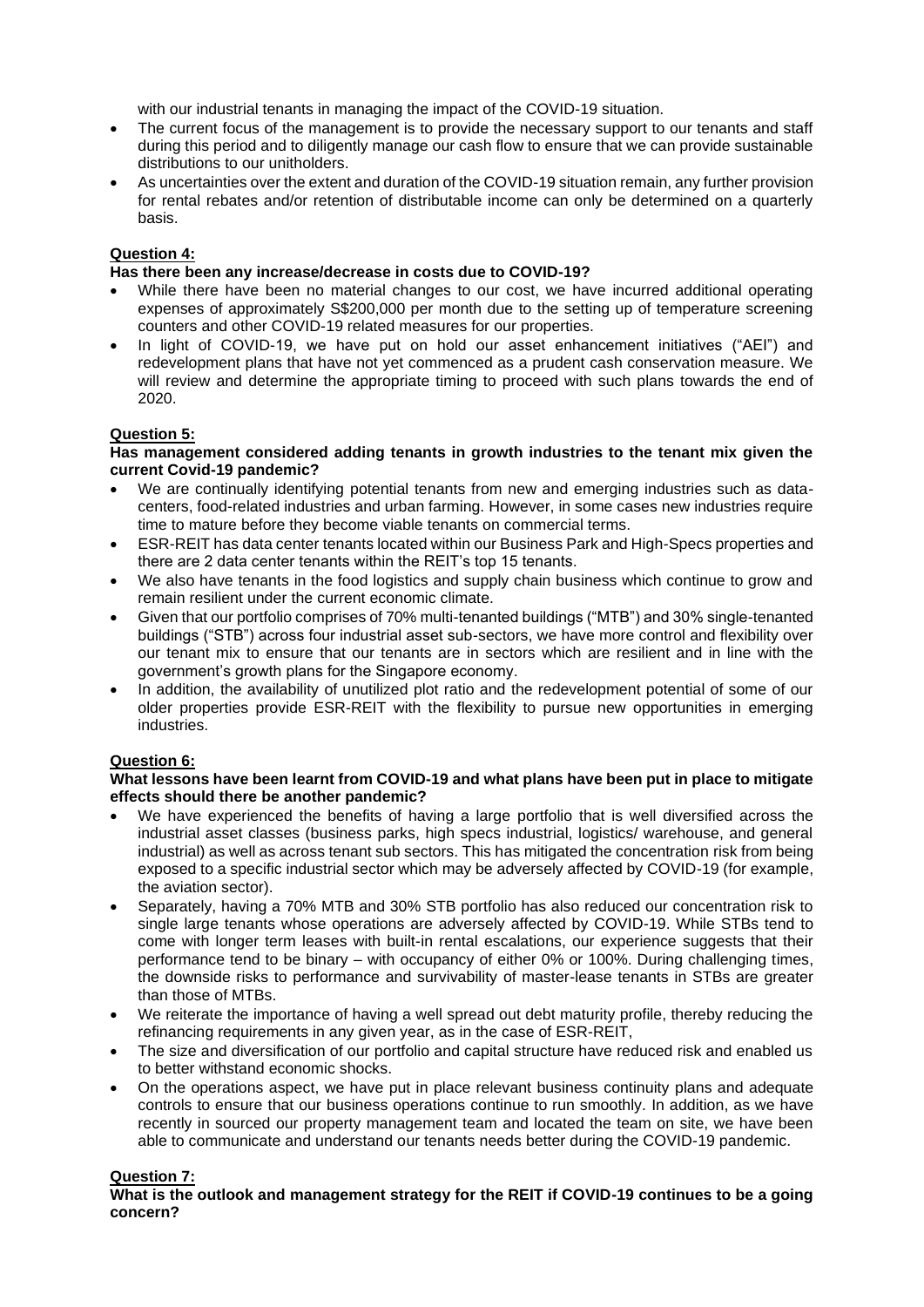- According to MTI, Singapore's GDP is expected to shrink between 4%-7%. Given this outlook, the impact from COVID-19 is likely to increase in 2H2020 as the Singapore economy heads towards a possible recession.
- Our near-term priority is to ensure prudent cashflow management and to work with tenants in sustaining their business for the longer term, despite the short-term disruption to our distributions. This will ensure sustainable distributions and property valuations in the future.
- We have security deposits equivalent to 5.5 months of rental on a weighted average basis.
- Our initial assessment is that the Circuit Breaker mandated implementation of work-from-home measures did not have a huge impact on demand for industrial space. However, the types, configuration and specifications required of industrial properties may evolve with technological advancement and global supply chain changes. Our properties will have to be future ready and sufficiently flexible to cater to a wider range and/or new emerging industries.
- From the leasing and asset management perspective, we will be monitoring and identifying resilient and emerging industries in order to position our tenant mix and properties appropriately. Having a portfolio with 70% MTB and a large tenant base allows us to identify such trends and quickly adapt to meet demands.

# **Hyflux**

### **Question 8:**

### **Updates of 8 Tuas South Lane**

- Hyflux currently contributes approximately 2.8% of the REIT's portfolio rental income.
- Hyflux has been occupying and paying rent for c.30% of the space at 8 Tuas South Lane.
- Hyflux has made rental payments up till March 2020 and partial payments for April and May 2020.
- To date, Hyflux has not applied for rent deferment under the Notification for Relief.
- The current Court ordered moratorium which has been extended to July 2020 due to COVID-19, prevents us from taking any actions against Hyflux for non-payment of rent.
- In 2019, we secured 3 new tenants to occupy 8 Tuas South Lane, bringing the building occupancy to 55% as at 31 March 2020 despite Hyflux occupying a smaller space. This is testament to the good location and quality of the asset. We are currently in negotiations with new prospects to take up more space at the property.

# **DPU**

## **Question 9:**

### **Why was there a drop in DPU?**

- The main reasons for the drop in DPU in 1Q2020 are:
- 1) Certain planned lease conversions from STB to MTB
- 2) Provision for rental rebates and retention of S\$7.0m of distributable income for prudent cash flow management
- 3) No distribution of capital gains (for cash conservation purposes)
- 4) Non-renewals and downsizing by tenants, which were partially offset by income from 48 Pandan Road and lower borrowing costs.
- The conversions from STB to MTB gave rise to interim transient vacancies while the building was being converted and leased up. Also, with conversions of assets to MTB, the REIT takes over payment of land rent, property tax and maintenance. However, single tenant concentration risk is reduced with MTBs and management has more control over the tenant mix to ensure that tenants are within sectors which are resilient and in line with the government's growth plans for the Singapore economy.
- The management team has taken on a more prudent and conservative approach with the retention of distributable income and provisions for rental rebates, given the full impact of COVID-19 could not be fully ascertained in 1Q2020. The focus of the management is to ensure prudent DPU and cashflow management for the interests of our unitholders.

### **Question 10:**

**Will unutilised provision for rental rebates and retained distributable income be distributed back to unitholders?**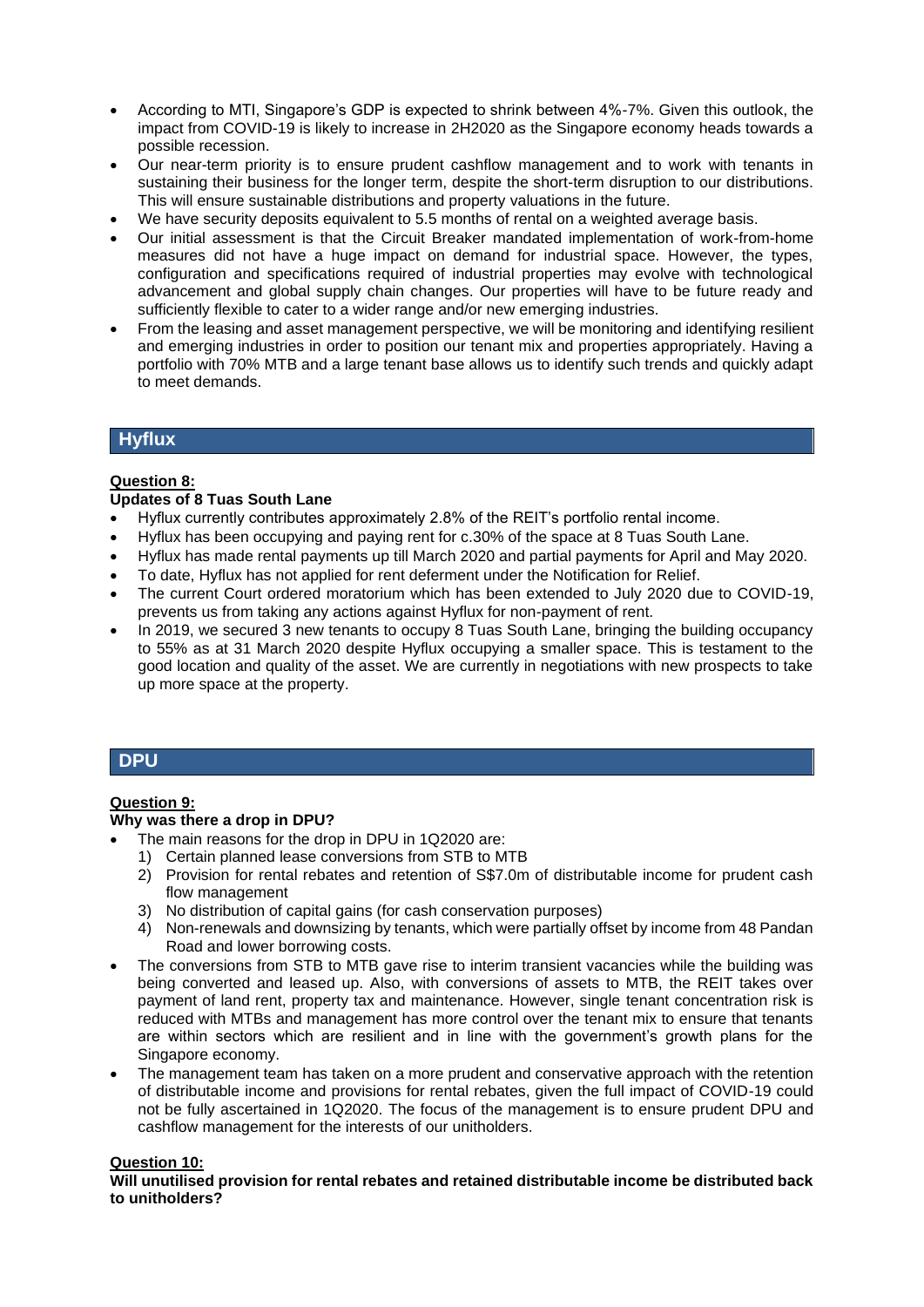- Significant uncertainties remain in the global economy with risk of subsequent waves of COVID-19 infections and industrial sectors being adversely affected by economic slowdown and prolonged supply chain disruptions. In addition, there may be changes in government policies under the COVID-19 (Temporary Measures) Act which may impact the REIT.
- As such, the focus of management is to ensure prudent DPU and cashflow management.
- Any further provision for rental rebates and/or retention of distributable income will be decided on a quarterly basis.
- Management has no intention to retain any more distributable income than is necessary and may pay out the retained distributable income depending on how the COVID-19 situation pans out.
- The timeline for S-REITs to distribute at least 90% of their taxable income derived in FY2020 has been extended from 3 months to 12 months after the end of FY2020 to qualify for tax transparency treatment.

# **Gearing and Valuation**

## **Question 11:**

## **Will there be a decline in portfolio valuation and NAV due to Covid-19?**

- Portfolio valuation has not declined in 1Q2020. Portfolio valuation exercise is conducted on a yearly basis with the last valuation exercise completed on 31 December 2019.
- Based on our current and expected operational metrics and rental collections, we do not expect significant changes in our portfolio valuation.
- As at end of 1Q2020, 12.6% (by rental income) of our portfolio leases are expiring in 2020 of which, 11.9% and 0.7% are from MTBs and STBs respectively. Of the 11.9% of leases expiring in MTBs, approximately 9.0% are in negotiations and tenants have given indications of renewal. The 0.7% of leases expiring in STBs consist of two leases; only one lease will not be renewed as the asset has been identified for divestment.
- Net asset value per unit decreased by 1.4% from 43.3 cents as at 31 December 2019 to 42.7 cents as at 31 March 2020. The decrease was mainly because the 4Q2019 distribution paid out in March 2020 was greater than the accounting profit for 1Q2020.

# **Question 12:**

### **Do you expect further portfolio valuation decrease due to the short land leases in Singapore? Is there any possibility of land lease extension?**

- Industrial land in Singapore is highly regulated with clearly marked out industrial zones and masterplans that are reviewed every 5 years to guide the development of land and property in Singapore over the next 10-15 years.
- The largest asset in our portfolio with a short land lease is Viva Business Park ("VBP") with a valuation of c.S\$323 million and a land lease of c.12 years.
- Based on the last URA Master Plan in 2019, the location of VBP is still zoned as Business Park.
- We have been actively engaging JTC and will be submitting an application for land lease extension in the next 1-2 years as JTC will only process land lease extensions nearer to the 10-year mark.
- In assessing land lease extensions, JTC considers amongst other things, the master plan zoning and investment commitment.
- Firstly, the asset has to be located in an industrial zone as set out in the URA masterplan. Secondly, JTC will assess if the development is the highest and best use of the site. The management team has plans to make investment commitments for AEIs and to bring in tenants who are in line with the government's growth plans for the Singapore Economy.
- Short industrial land leases in Singapore is an inherent business risk given the local regulations. Management team seeks to minimize this risk with close dialogues with the Authorities. Valuations will inevitably decline due to land lease decay if the land leases are not extended. Hence acquisition of overseas assets is a key business strategy for ESR-REIT in the medium to longer term with the strategic aim of balancing the short-term land lease issue for Singapore industrial land.

### **Question 13:**

### **Is there a risk of gearing limit being triggered?**

- As discussed in Question 11, based on our current and expected operational metrics and rental collections, we do not expect significant changes in our portfolio valuation.
- In addition, MAS has recently increased the gearing limit for REITs to 50% and deferred the implementation of a new minimum interest coverage ratio ("ICR") requirement of 2.5 times to 1 January 2022. Our current ICR is 3.35 times.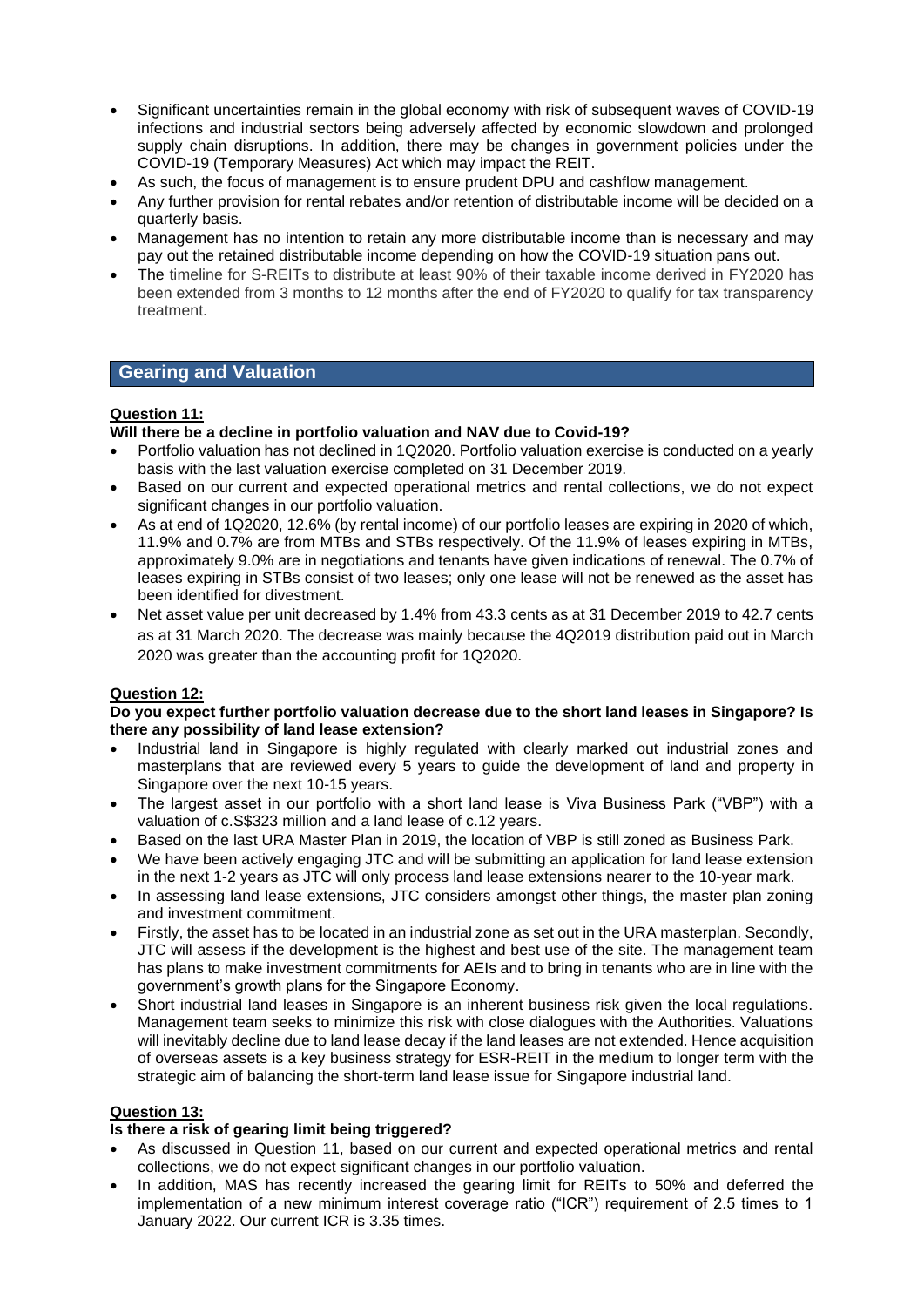• At our current gearing level, our portfolio valuation would have to decline by more than 17% (c.S\$550 million) for us to breach the MAS gearing limit of 50%.

### **Question 14:**

#### **ESR-REIT's gearing is relatively as high compared to your peers. Are there plans to lower the gearing ratio?**

- MAS has recently raised the gearing limit to 50% to provide SREITs with greater flexibility to manage their capital structure amid the challenging operating environment due to COVID-19.
- We are comfortable with our current gearing of 41.7%. This implies a S\$515 million debt headroom to the 50% regulatory gearing limit.
- The REIT's current ICR is 3.35 times, which is well above the ICR financial covenants of between 1.5-2.0 times for our loans and MAS's minimum ICR requirement of 2.5 times by 1 January 2022.
- ESR-REIT has no more refinancing requirements in FY2020; the next refinancing requirement is in 2H2021. All of our loans are unsecured, our weighted average debt expiry tenor is 2.4 years and there is no more than 35% of loans expiring each year. 100% of loan interest rates are fixed for 2.6 years.
- Gearing is only one parameter in capital management. Other key parameters that lenders analyze when deciding on pricing and whether to lend/refinance are ICR, debt expiry profile, proportion of assets that are unsecured, asset and lease concentration risks, as well as Sponsor quality.
- The REIT entered into a S\$200 million loan facility with MUFG and SMBC in February 2020 for the refinancing of the S\$160 million MTN due in 2Q2020 at lower interest costs despite the onset of COVID-19, demonstrating its good credit standing and banking support.
- Should we undertake any equity fund raising exercise, there will be clear use of proceeds which are in line with our business strategies such as pursuing organic growth (via AEIs and Asset Rejuvenations) and/or acquisition opportunities. When such corporate actions are taken, we may consider reducing our gearing if market conditions permit and by doing so benefit our unitholders.

# **Share Price Movement**

### **Question 15:**

### **What caused the sharp drop in share price?**

- We believe that ESR-REIT's share price fell on the back of broad equity market sell-off brought about by the COVID-19 pandemic.
- Institutional fund redemptions followed by margin calls by private banks may have put further downward pressure on our share price.
- As Manager, we have no control over how unitholders finance their investment into ESR-REIT or how financing banks cure any margin calls with their clients.
- We have however, ensured sound operations and prudent capital structure with frequent communication with the investment and research community.
- Since 23 March 2020 when ESR-REIT's share price hit a low of \$0.240, our share price has recovered to \$0.395 as at 03 June 2020.
- Please refer to Questions 1 3 on the steps taken to prudently manage the COVID-19 situation.

# **Outlook and Strategy**

## **Question 16:**

#### **Outlook for 2020**

- Significant uncertainties remain in the global economy especially with the risk of subsequent waves of COVID-19 infections as countries reopen their economies and borders. The Singapore economy is headed for a full year recession in 2020 and MTI has forecasted Singapore's 2020 GDP figures to shrink by 4% - 7%.
- Our focus this year is on operational excellence and cashflow prudency and to ensure that the REIT as well as our tenants overcome this challenging period.
- We have taken measures to ensure that the REIT has adequate cashflow to meet its liabilities and pay out distributions. This includes close monitoring of the COVID-19 situation, regular dialogues with our tenants, partial retention of our distributable income if necessary, as well as deferring certain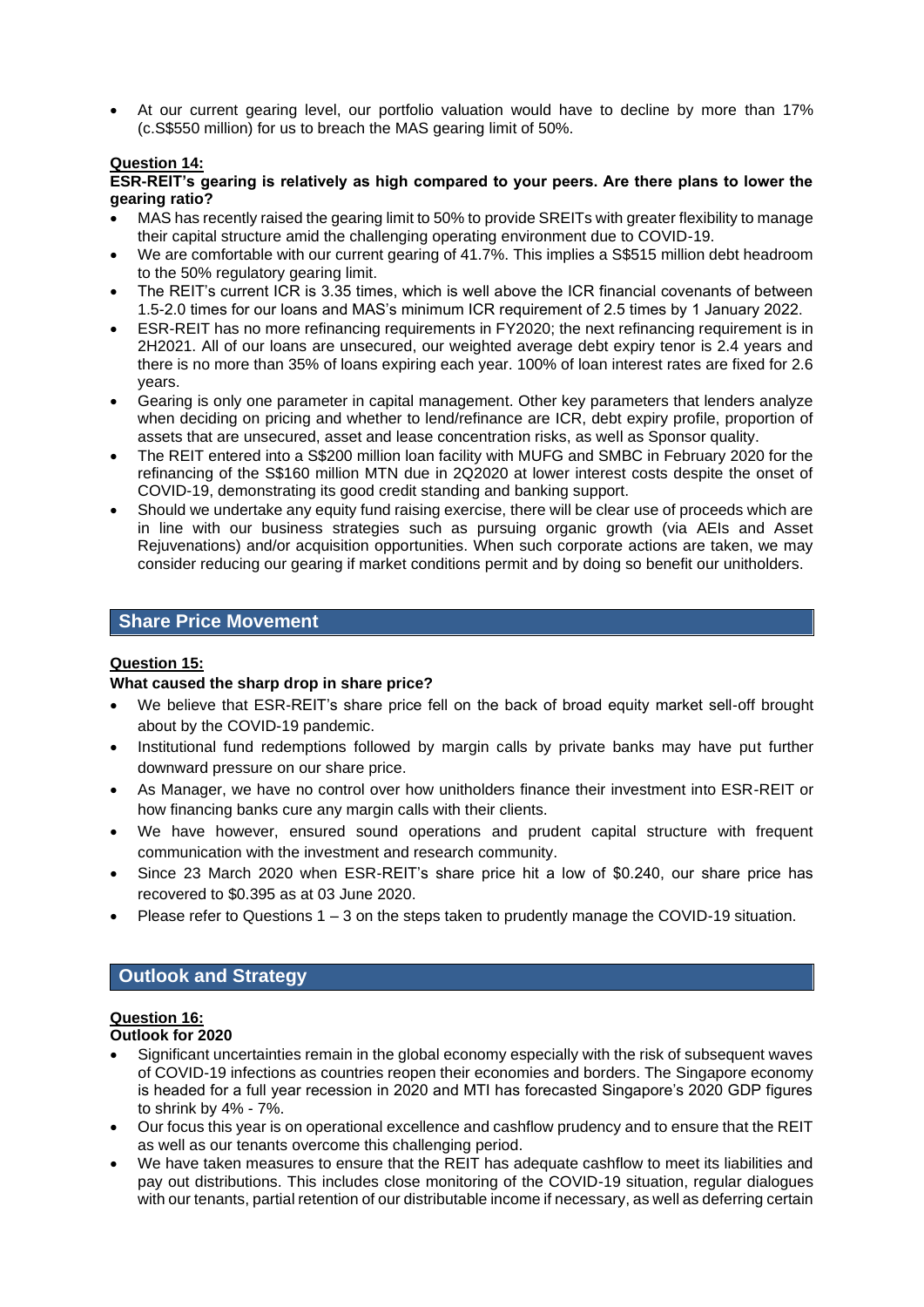AEI plans and non-essential capital expenditures for cash conservation. As the economy gradually reopens and recovers, we will have to adjust our measures accordingly.

• In the medium to long term, the growth strategy of the REIT remains. A larger portfolio will allow for increased diversification across our tenant base, asset classes and geographical locations. The COVID-19 situation has once again shown that size does matter for REITs.

### **Question 17:**

#### **Do you still see opportunities for acquisitions and will your focus still be in Singapore?**

- Despite the challenging times, we continue to be presented with opportunities for acquisitions, partnerships and collaborations across different industrial asset classes both in Singapore and overseas, including countries where ESR Group has presence in.
- In the near term, our focus remains in Singapore but our investment mandate is not limited to Singapore.
- We will continue to evaluate opportunities that are in line with the REIT's strategies and in the best interest of our unitholders.

### **Question 18:**

#### **Is Mergers & Acquisitions ("M&A") still part of your strategy?**

- Our growth strategy and objective of being a large and diversified REIT across tenant sub-sectors, industrial asset classes and geographical locations remains.
- We can achieve the above objectives through AEIs including redevelopments of older assets and development of unutilized plot ratios, acquisitions of third-party assets (both single asset and portfolio) and tapping on ESR Group's asset pipeline.
- As such, ESR-REIT has options for growth which are not limited to M&A. We will continue to evaluate any opportunities that are in line with the REIT's strategies and in the best interest of our unitholders.

## **Directors**

#### **Question 19:**

#### **Why do some directors not have any holdings in ESR-REIT?**

- It is not unusual for directors to not have any interest in the company whose Board they are on. This is similar to the situation at other peer REITs and listed companies.
- Directors are often in possession of material non-public information and therefore, they need to exercise care and diligence when dealing in ESR-REIT units. Hence some Directors have opted not to hold any units in ESR-REIT to avoid any potential issues of insider trading.

#### **Question 20:**

#### **I notice that a Director/Substantial Unitholder has disposed of a huge number of ESR-REIT units in the past few months via market transactions, kindly provide the underlying reason.**

- Mr Tong Jinquan and his associates currently hold 843,759,723 ESR-REIT units, equivalent to 24.02% total units outstanding.
- We have no control over any unitholder's investment decisions and/or how any unitholder finances his investments into ESR-REIT. Hence, we are unable to comment on the structure / rationale behind any changes in a unitholder's shareholding in ESR-REIT, especially when the changes coincide with a period of significant volatility in the equities market due to COVID-19 where fund redemptions and margin calls were prevalent.

# **Sponsor**

### **Question 21:**

#### **Your sponsor is registered in the Cayman Islands. Are there any tax and financial implications if they pull out of the REIT?**

- ESR Cayman Limited is listed in Hong Kong.
- We are unable to comment on tax implications for ESR Cayman. However, there are no tax implications on ESR-REIT's unitholders should ESR Cayman exit the REIT.
- ESR Cayman remains committed to the REIT. This is evident in their previous demonstration of support for ESR-REIT via a S\$125 million backstop for the March 2018 preferential offering and S\$50 million backstop for the October 2019 preferential offering. ESR Cayman also facilitated the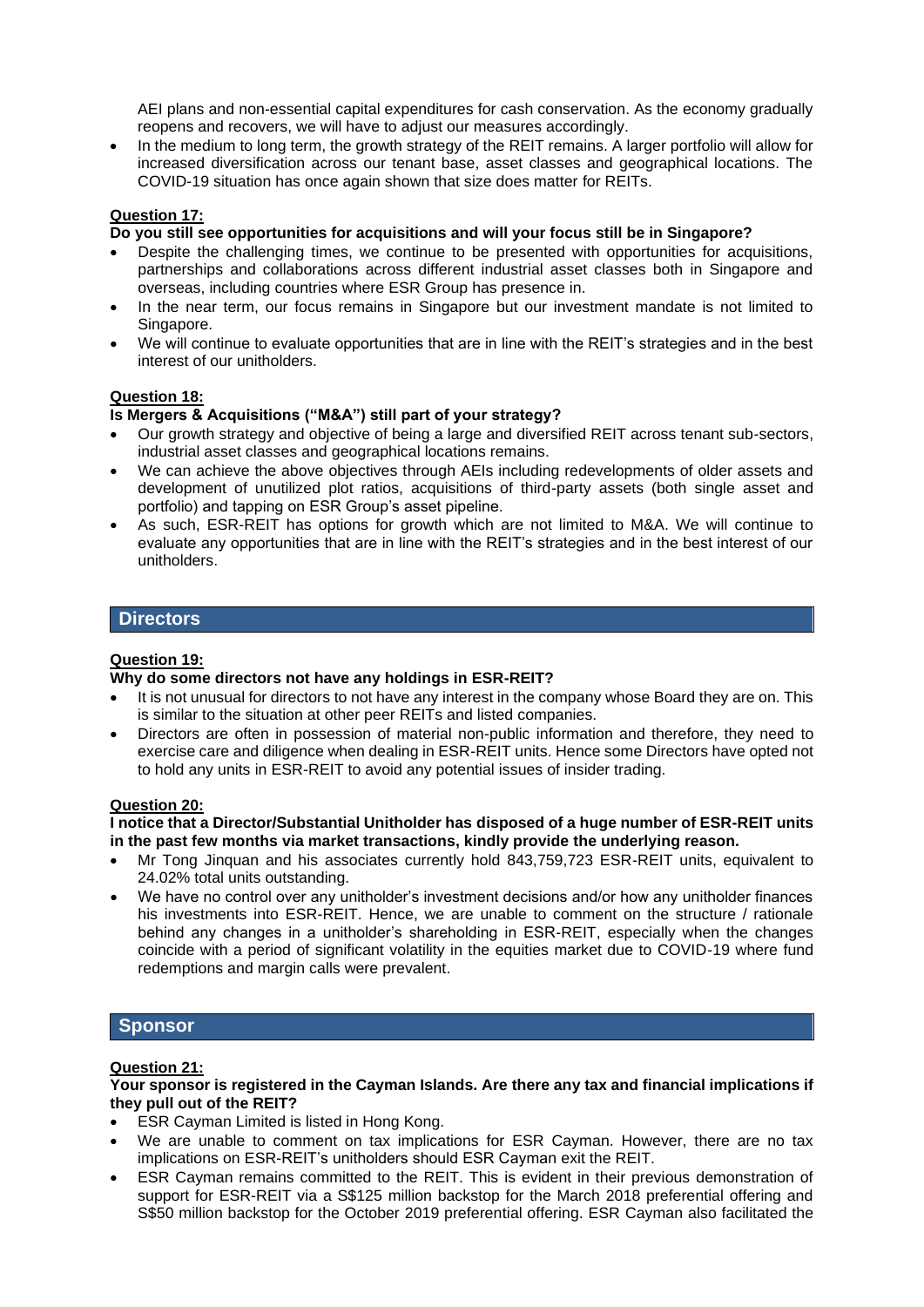merger with Viva Industrial Trust with the payment of S\$62 million for the Manager of Viva Industrial Trust.

# **Resolution 2**

## **Question 22:**

**ESR-REIT should consider appointing auditors from mid-tier firms like RSM and BDO to achieve cost efficiency.**

- The Management recommends the appointment of auditors to the ARCC and Board based on a matrix of considerations, including:
	- (1) Audit quality and effectiveness based on (i) the quality and timeliness of advice and updates on key developments that might impact ESR-REIT that are provided by the auditors, (ii) the auditors understanding of ESR-REIT's business and the S-REIT industry in general, (iii) relevance of audit plans and reports to identify key risks specific to ESR-REIT as well as areas for improvement and (iv) their execution of the audit.
	- (2) Experience and expertise track record of auditing S-REITs, in particular S-REITs operating in the industrial sector in Singapore
	- (3) Cost of engagement where the Management would benchmark the proposed fees against fees paid by other SREITs, both within the industrial sector as well as other sectors.
- Audit fees for industrial / logistics S-REITs ranges from S\$130,000 to S\$690,000. ESR-REIT's audit fees of approximately S\$290,000 is reasonable taking into consideration the difference in holding structure and countries the S-REITs operate in.
- Having a Big 4 audit firm also ensures that the auditors will be able to provide the relevant support for complex transactions especially in any overseas jurisdiction that we might expand into as part of the REIT's growth strategies.

### **Resolution 3**

### **Question 23:**

### **What is the likelihood of an equity fund raising ("EFR") exercise?**

- Given that S-REITs are required to distribute at least 90% of their annual taxable income in order to qualify for tax transparency treatment, EFR is an integral part of the fund raising and capital structure of S-REITS.
- Should we undertake any EFR exercise, there will be clear use of proceeds which are in line with our business strategies such as pursuing organic growth (via AEIs and Asset Rejuvenations) and/or acquisition opportunities.
- We will consider the impact to our capital structure, growth strategies and portfolio risk for the benefit of our unitholders in the medium to long term.
- When such corporate actions are taken, we may consider reducing our gearing if market conditions permit and by doing so benefit our unitholders. In determining the structure of EFR, we will take into consideration the size of EFR and the then prevailing market conditions.

# **Resolution 4**

## **Question 24:**

#### **What is the rationale for the Unit Buy-Back Mandate?**

• Rationale for the Unit Buy-Back Mandate is as follows:

(1) the Unit Buy-Back Mandate would be a flexible and cost-effective capital management tool to enhance return on equity for unitholders and/or the net asset value per unit; and

(2) the Unit Buy-Back Mandate, when exercised at appropriate times, would help to mitigate shortterm market volatility, off-set the effects of short-term speculative trading of the units, and bolster market confidence in the units

### **Question 25:**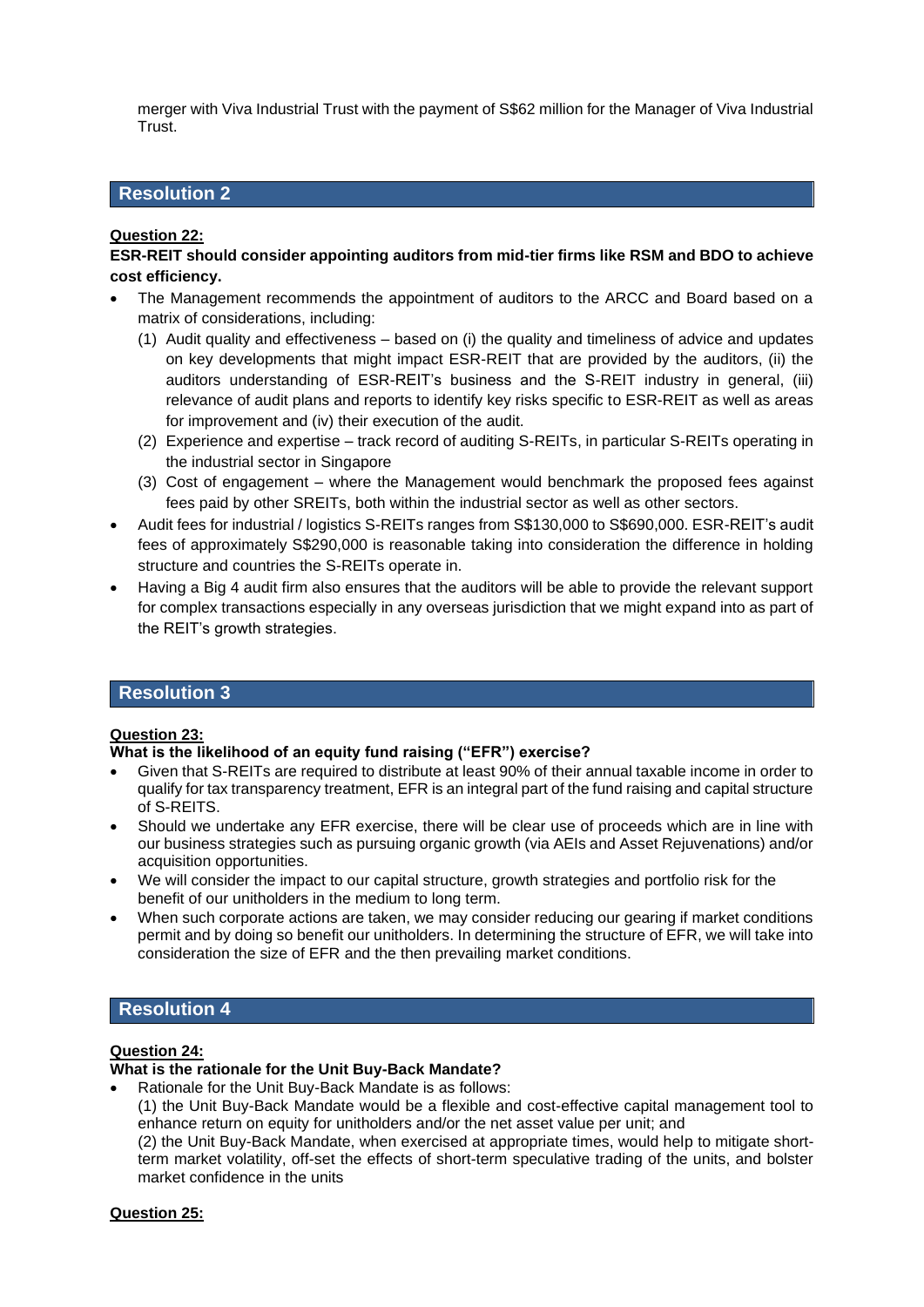# **How will the unit buy-back be funded? Has the REIT repurchased any units previously?**

- If we were to conduct the unit buy-back, we intend to utilise ESR-REIT's internal sources of funds, external borrowings or a combination of both to fund the Unit Buy-Back.
- To date, the REIT has not repurchased any units.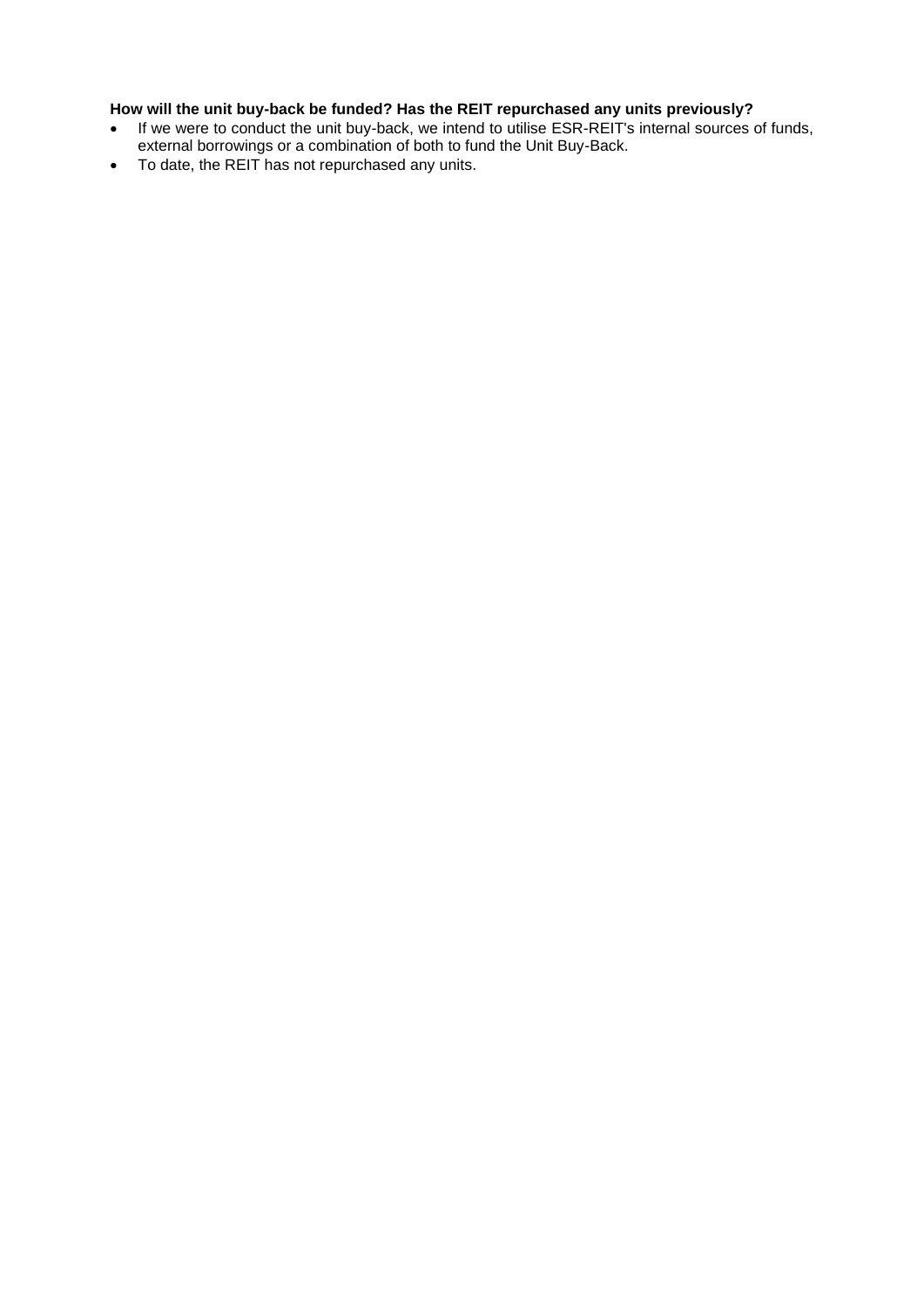### **About ESR-REIT**

ESR-REIT has been listed on the Singapore Exchange Securities Trading Limited since 25 July 2006.

ESR-REIT invests in quality income-producing industrial properties and as at 31 December 2019 holds interest in a diversified portfolio of 57 properties located across Singapore, with a total gross floor area of approximately 15.1 million square feet and an aggregate property value of S\$3.2 billion<sup>2</sup>. The properties are in the following business sectors: Business Park, High-Specs Industrial, Logistics/Warehouse and General Industrial, and are located close to major transportation hubs and key industrial zones island-wide.

The Manager's objective is to provide Unitholders with a stable income stream through the successful implementation of the following strategies:

- Acquisition of value-enhancing properties;
- Proactive asset management;
- Divestment of non-core properties; and
- Prudent capital and risk management.

ESR Funds Management (S) Limited, the Manager of ESR-REIT, is owned by namely, ESR Cayman Limited ("**ESR**") (67.3%), Shanghai Summit Pte. Ltd. (25.0%), and Mitsui & Co., Ltd (7.7%).

For further information on ESR-REIT, please visit [www.esr-reit.com.sg.](http://www.esr-reit.com.sg/)

### **About the Sponsor, ESR**

ESR is the largest Asia-Pacific focused logistics real estate platform by gross floor area (GFA) and by value of the assets owned directly and by the funds and investment vehicles it manages. Co-founded by its senior management team and Warburg Pincus, ESR and the funds and investment vehicles it manages are backed by some of the world's preeminent investors including APG, SK Holdings, JD.com, Goldman Sachs, CPPIB, OMERS, PGGM, Ping An and Allianz Real Estate. The ESR platform spans across the People's Republic of China, Japan, South Korea, Singapore, Australia and India. As of 31 December 2019, the fair value of the properties directly held by ESR and the assets under management with respect to the funds and investment vehicles managed by ESR recorded approximately US\$22.1 billion, and GFA of properties completed and under development as well as GFA to be built on land held for future development comprised over 17.2 million sqm in total. ESR has been listed on the Main Board of The Stock Exchange of Hong Kong Limited since 1 November 2019.

For more information on ESR, please visit [www.esr.com.](http://www.esr.com/)

<sup>2</sup> Includes 100% of the valuation of 7000 Ang Mo Kio Avenue 5 and 48 Pandan Road, in which ESR-REIT holds 80% interest in 7000 Ang Mo Kio Avenue 5 and 49% interest in 48 Pandan Road, but excludes the effects arising from the adoption of Financial Reporting Standard (FRS) 116 Leases which became effective on 1 January 2019.